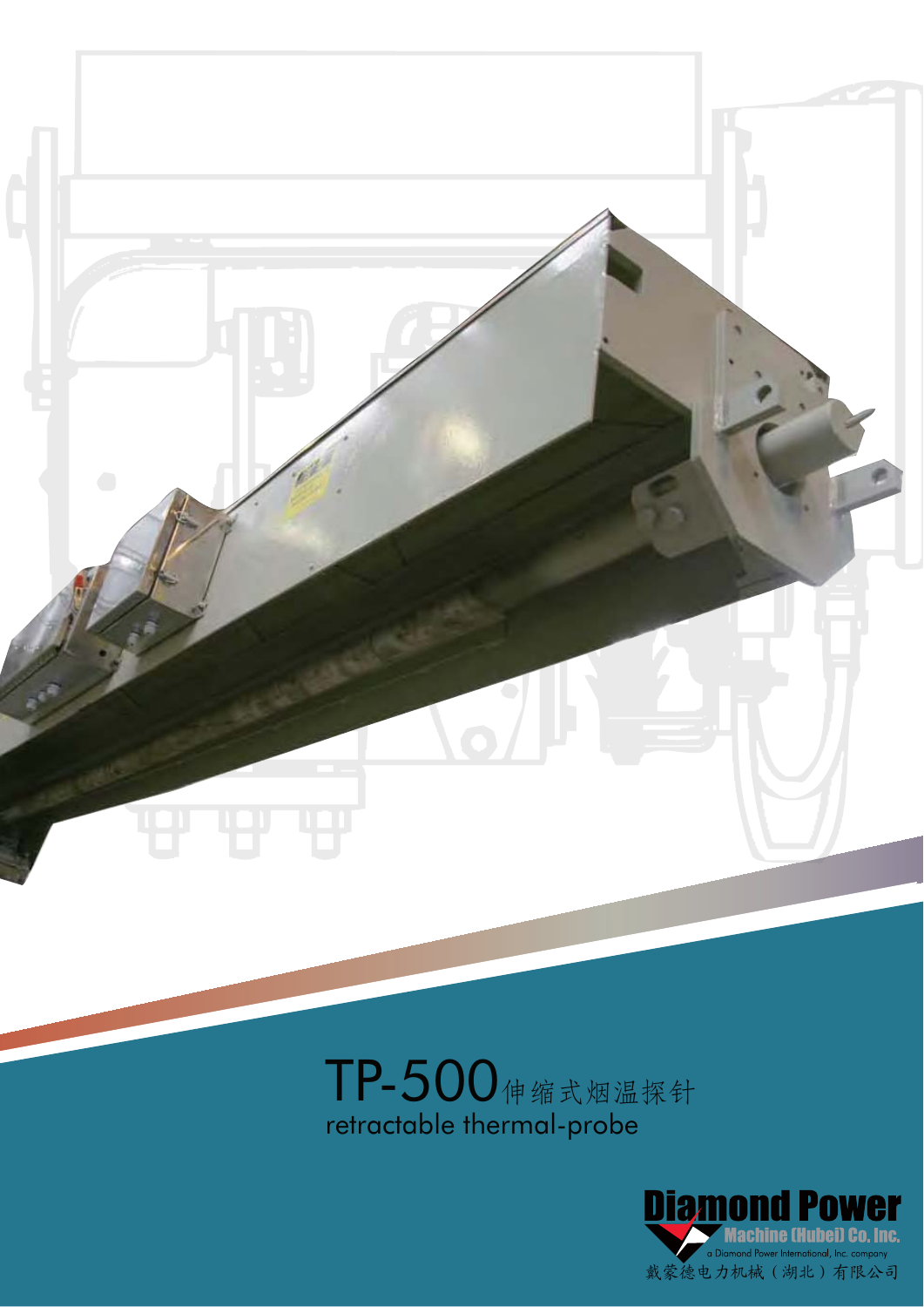

TP-500烟温探针是一种将热电偶送入炉膛并检测炉膛烟气温度的机械装置。

The Diamond Power TP-500 Thermo-probe is a mechanical which positions thermocouple element in the furnace to moniter the gas temperature.

在锅炉启动或低负荷运转期间, 此电动机械装置可协助操作者不断对其烟气温度进行检测。TP-500型烟温探针运行可靠, 维护 方便。

This electrically driven mechanism aids the operator by continuously monitoring flue gas temperature during boiler start-up or low-load operation. It is engineered and built for reliable operation and troublefree maintenance.

在锅炉启动期间、位于炉膛出口处的再热器管束由于没有循环蒸汽进行冷却、导致其管束温度过高而损坏。烟温探针用来连续 测量该区域温度,能够有效的预防再热器管束被烧坏。

Gas temperatures in the area just ahead of the reheater tubes at the exit of the furnace can be critical during boiler start up before steam circulation is sufficient for cooling. The themo-probe permits continuous monitoring of these temperatures, greatly reducing the danger of heat damage to the tubes.

TP-500可以向其他控制系统和DCS提供烟气温度信号和位置信号(4-20mA或0-10V)、便于监视和控制。

The furnace gas termperature and the probe position siginals (4-20mA or 0-10V) are available for display and control in other control systems as well as DCS.

## 设计参数 **Design Data**

| 探管材料<br><b>Material</b>               | 无冷却<br><b>Non-cooled Probe</b>     |                                              | 空气冷却<br><b>Air-cooled Probe</b>    |                                                                                 |                                                                                                                                                                                                                         |
|---------------------------------------|------------------------------------|----------------------------------------------|------------------------------------|---------------------------------------------------------------------------------|-------------------------------------------------------------------------------------------------------------------------------------------------------------------------------------------------------------------------|
|                                       | 探针行程<br><b>Probe Travel</b><br>(m) | 最大烟温<br><b>Max Gas Temp</b><br>$(^{\circ}C)$ | 探针行程<br><b>Probe Travel</b><br>(m) | 815.5°C时所需<br>流量<br><b>Flow Required</b><br>at 815.5°C<br>(m <sup>3</sup> /min) | 水冷却<br><b>Water-cooled Probe</b>                                                                                                                                                                                        |
| 1Cr18Ni9Ti /<br>0Cr17Ni12Mo2<br>89 mm | 1.5                                | 871                                          | 1.5                                |                                                                                 | 最大行程: 8230mm<br>最高烟气温度: 1200°C<br>冷却水要求:<br>采用处理后的水<br>最高水温60℃<br>流量0.11t/min<br>Max travel: 8230mm<br>Max gas temp: 1200°C<br>Cooling required:<br>30 gpm of treated;<br>Flow $0.11m^3/min$ ;<br>140°F max water temp. |
|                                       | 3.0                                | 738                                          | 3.0                                | 1.4                                                                             |                                                                                                                                                                                                                         |
|                                       | 4.5                                | 650                                          | 4.5                                | 4.2                                                                             |                                                                                                                                                                                                                         |
|                                       | 6.0                                | 632                                          | 6.0                                | 6.3                                                                             |                                                                                                                                                                                                                         |
|                                       | 7.5                                | 610                                          | 7.5                                | 8.5                                                                             |                                                                                                                                                                                                                         |
|                                       | 9.5                                | 500                                          | 9.5                                | 11.2                                                                            |                                                                                                                                                                                                                         |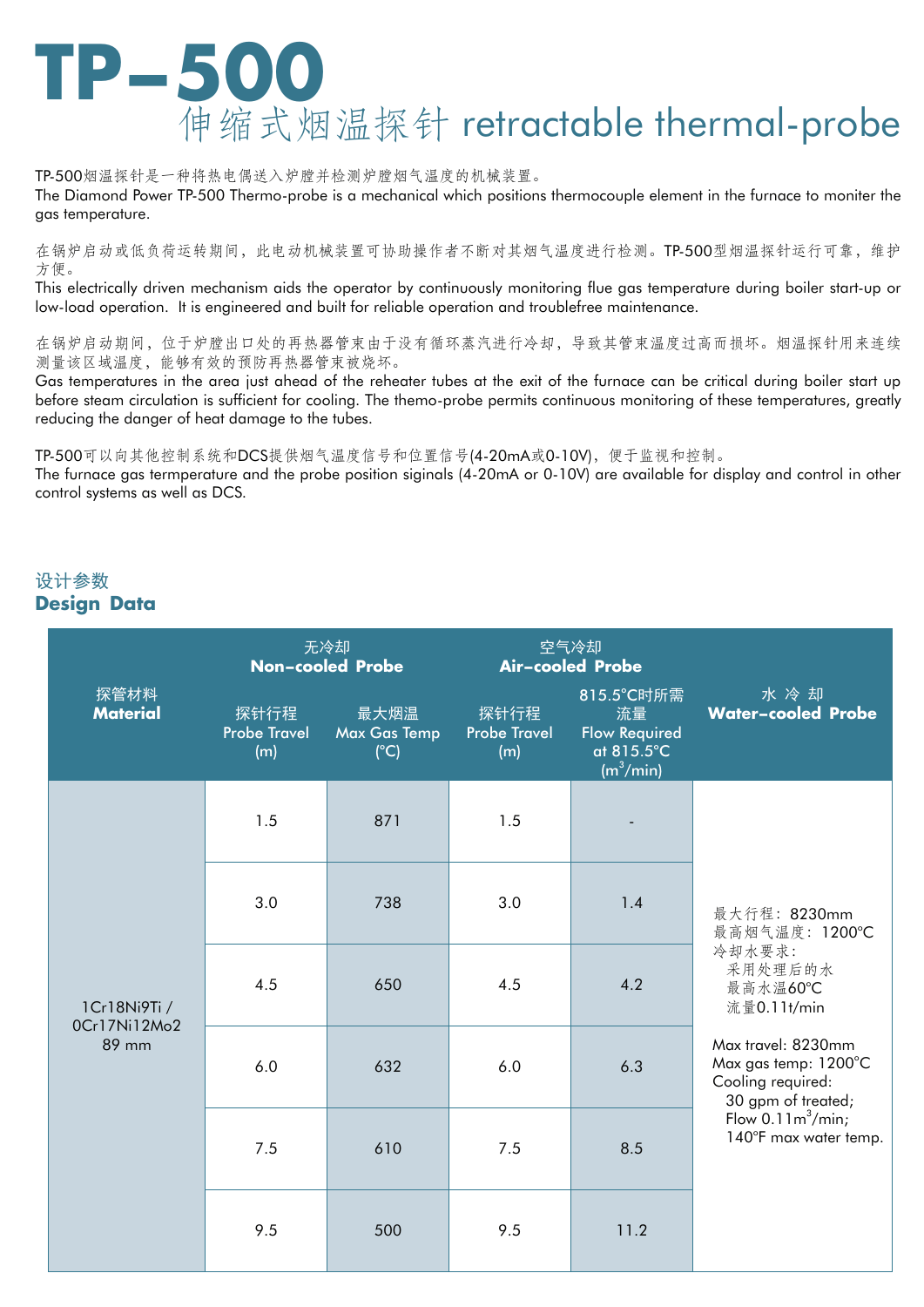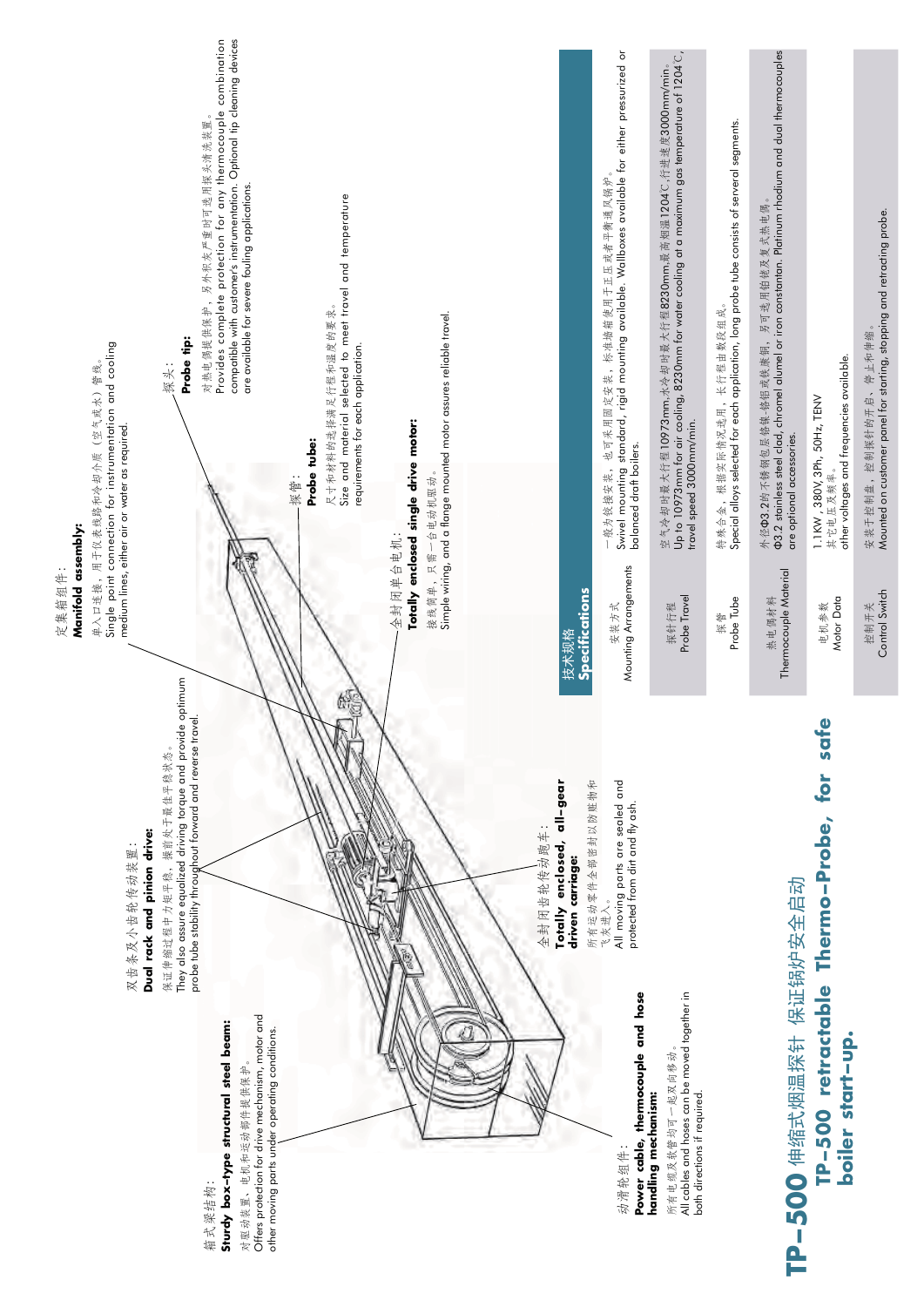# **TP-500烟温探针** retractable thermal-probe

TP-500型烟温探针采用箱式梁结构,将传动装置及驱动电机罩住,该梁不仅对所有工作件起保护作用,而且能 在频繁启动、运行和温度变化时,确保探针的直线运动。全齿轮传动装置亦采取全封闭式,以防止污物、飞灰进 入,该装置直接由单个电机驱动,结构简单,维修费用极低。接通电源,即可传送热电偶信号和向探管输送冷却 介质,这些均由一传动装置执行。

The TP-500 features a box-type beam, which encloses the drive mechanism and motor. This sturdy beam provides protection for all working parts, and assures probe tube alignment under demanding conditions of start-up and temperature changes. The direct all-gear drive is sealed against dirt and fly ash. It connects directly to the single traveling motor and eliminates many components that usually cause expensive maintenance problems. Power to the traveling motor, signals from the thermocouple, and the cooling lines to the probe tube are all handled by a self-contained carrier.



#### 功能: **features:**

| 位置传感器: 探针伸入位置信号的传送。                       | Position transmitter: to signal extended position of<br>probe.                                                                               |
|-------------------------------------------|----------------------------------------------------------------------------------------------------------------------------------------------|
| 仪表测量: 探针位置显示和烟气温度显示。                      | Meter Measure: to indicate probe position and gas<br>temperature.                                                                            |
| 暂停及读数: 在伸入的过程中可暂停探针, 显示此位置<br>处准确的炉膛断面温度。 | Stop and read : to provide the tube gas temperature<br>by stopping the probe at the specified position during<br>travelling.                 |
| 就地控制开关: 用于就地操作或手动操控。                      | Local control switch: for local operation or manual<br>override.                                                                             |
| 超温保护: 显示温度过高时自动退回, 留有接口与其他<br>控制系统相连。     | Over-Temperature protection: Automatic retraction<br>on indication of over temperature with optional<br>connection to other control systems. |

# 可选功能: **Optional features:**

空气喷头: 用于清扫喷头的严重积灰。<br>
Air jet tip: cleaning for severe fouling applications.